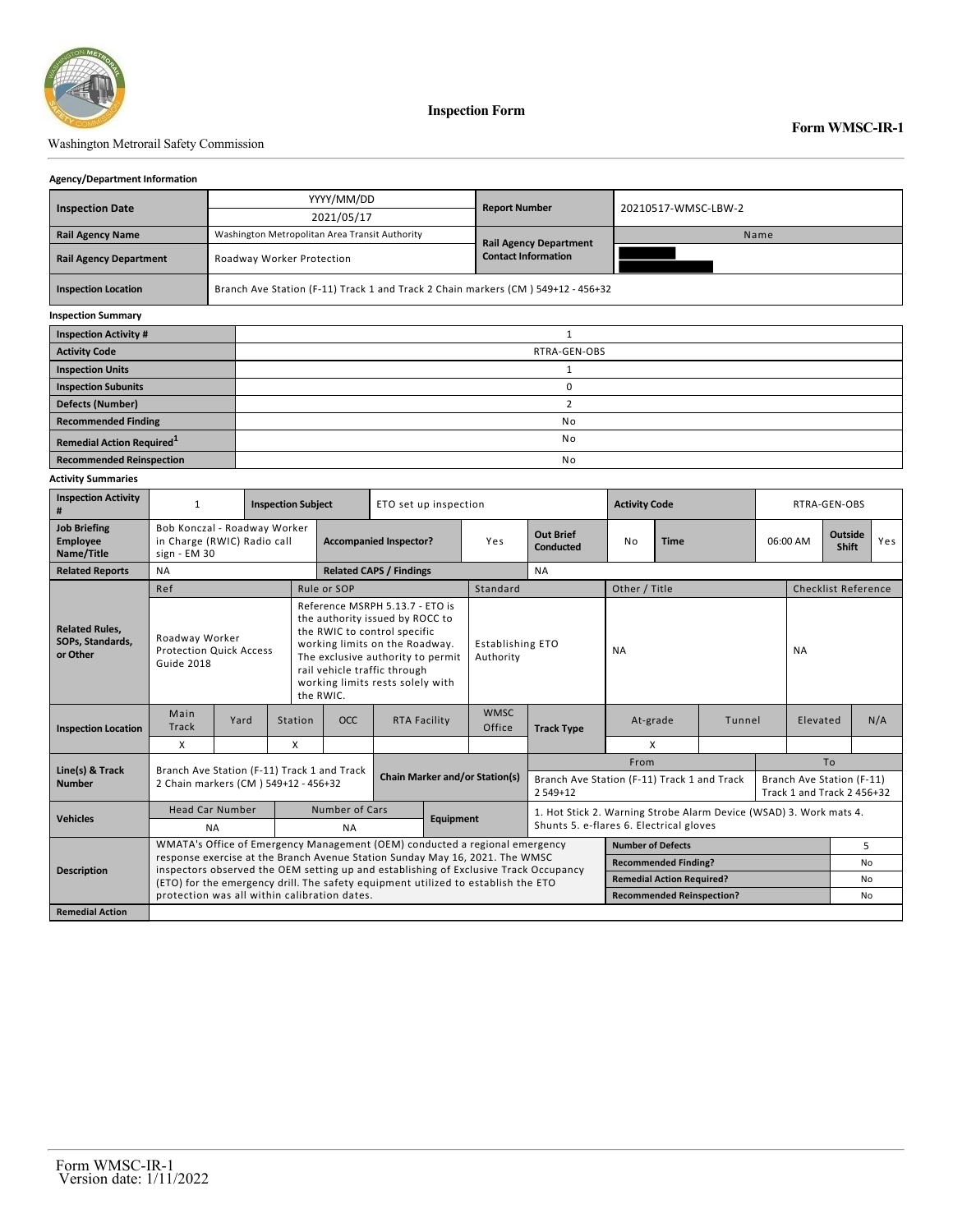

**Form WMSC-IR-1**

Washington Metrorail Safety Commission

## Photos:

# ETO\_Setup.png<br>ETO Standard Work Zone



Actual\_Work\_Zone.jpg

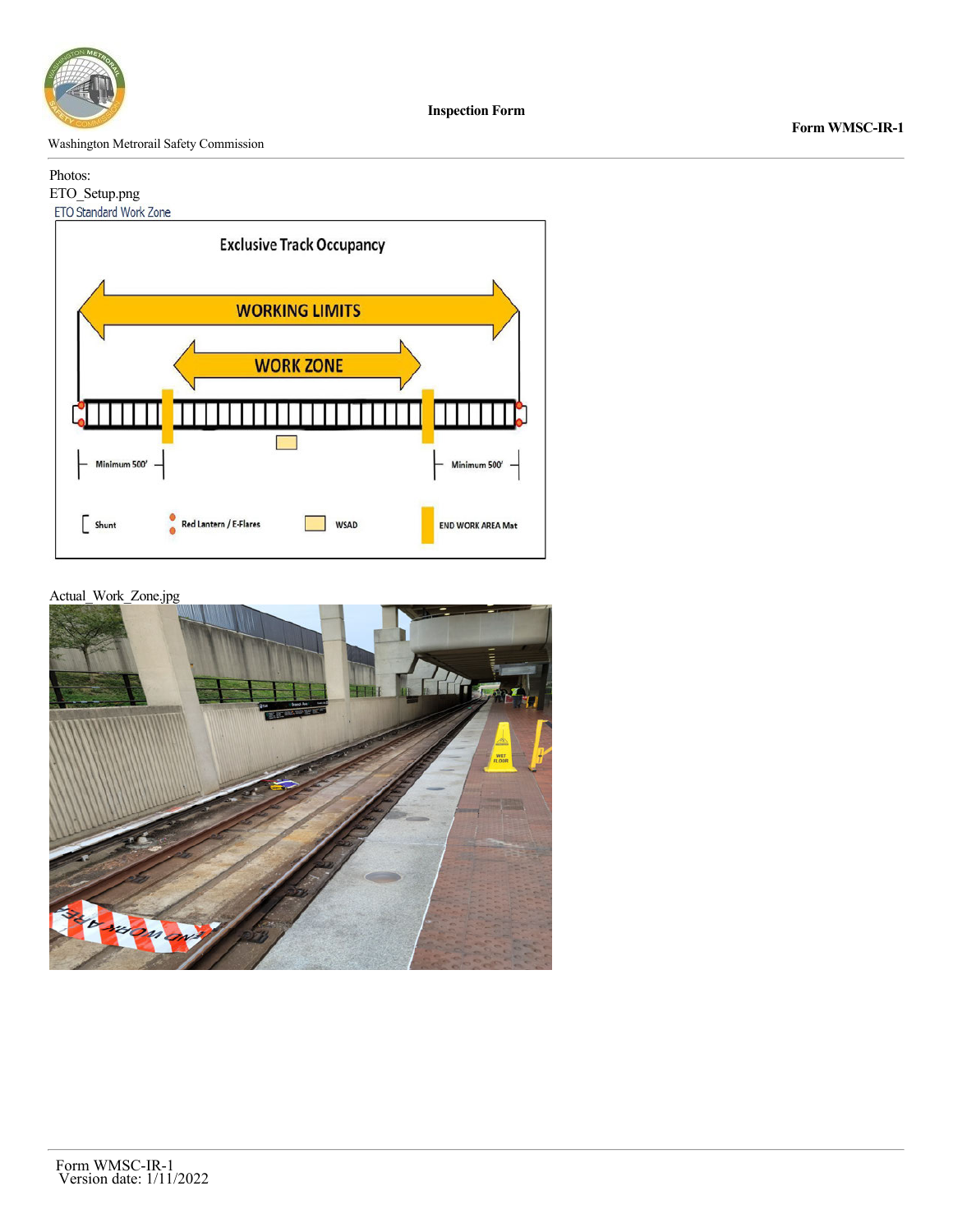

**Form WMSC-IR-1**

## Clamped\_Switch\_1.jpg



Clamped\_Switch\_2.jpg

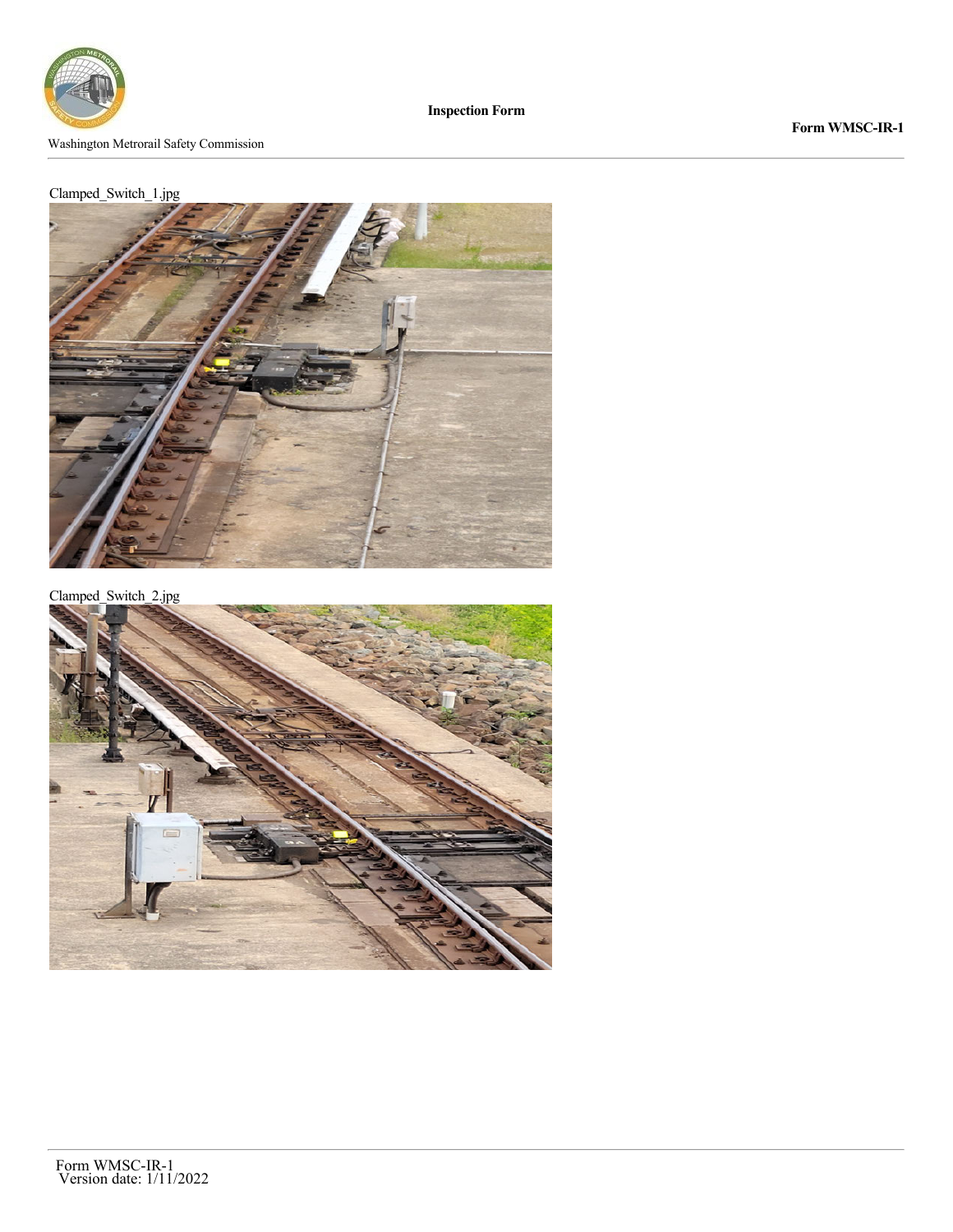

**Form WMSC-IR-1**

## Exercise\_Train.jpg



WSAD\_1.jpg

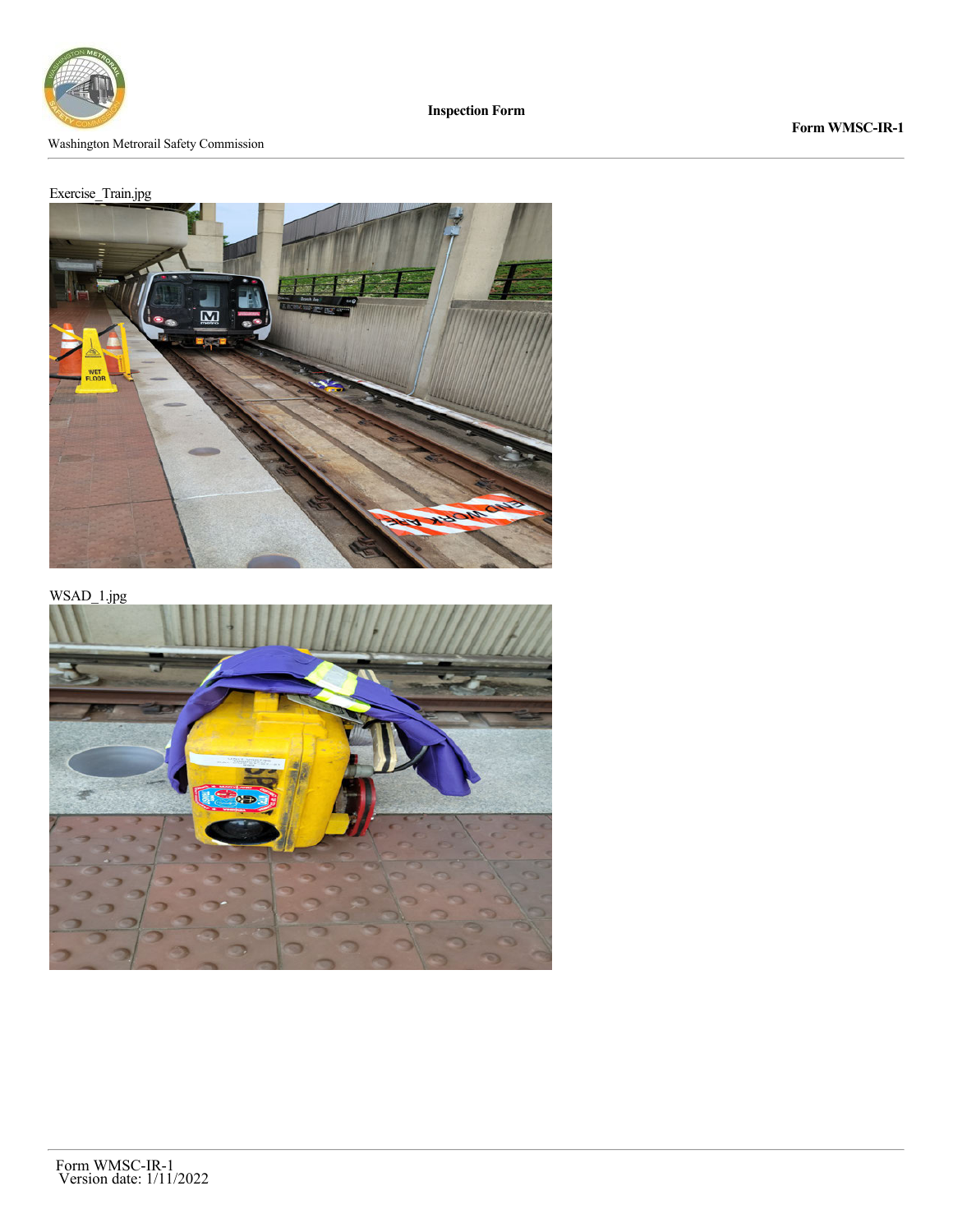

**Form WMSC-IR-1**

### WSADs\_2.jpg



Inncorrect\_Map.jpg